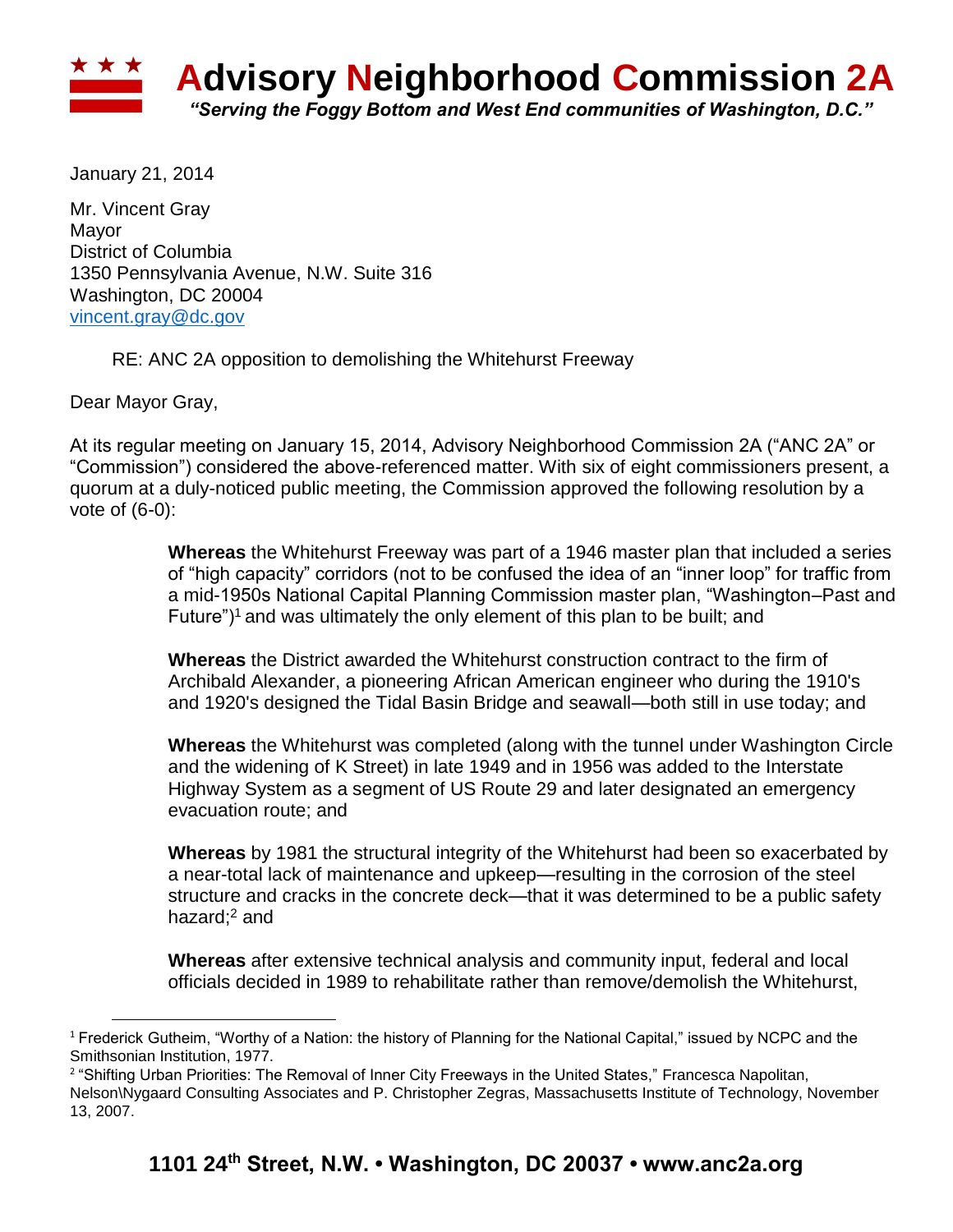

thus making it eligible for funding from the Federal Highway Trust Fund (80 percent Federal/20 percent District); and

**Whereas** beginning in 1989 and ending in 1998, approximately \$59 million<sup>3</sup> of combined Federal and District resources were spent on the Whitehurst Freeway rehabilitation, and another \$20 million upgrade of the ramps was completed in 2002, with officials concluding that the rehabilitations had extended<sup>4</sup> the Whitehurst's useful life until approximately 2027<sup>5</sup>; and

**Whereas** in 2005 the DC Department of Transportation hired consultant AMJM Harris to "study" the Whitehurst, culminating in a fundamentally flawed effort entitled "Whitehurst Freeway Deconstruction Feasibility Study–Draft Evaluation of Alternatives Report" which improperly considered only demolishing the freeway<sup>6</sup>; and

**Whereas** in concert with Advisory Neighborhood Commissions from Georgetown, Palisades, Dupont Circle and others, ANC-2A passed resolutions opposing the teardown of the Whitehurst beginning in 2005 and culminating in 2007 with ANC-2A resolution #07-03A (see attached) opposing the teardown as well as any further funding for demolition studies of the Whitehurst; and

**Whereas** since February of 2005, community members from Foggy Bottom, West End and Georgetown have collaborated with Catholic University Professor Iris Miller and her Urban Institute Studio landscape and architecture students to preserve and restore the Whitehurst as well as our adjoining parkland; and

**Whereas** demolition of the Whitehurst Freeway would have dramatic impacts on the quality of life in Foggy Bottom including: 1. destruction of parkland, 2. increased traffic congestion and noise, 3. adverse impacts on emergency and evacuation routes, 4. decreased pedestrian safety, and 5. reduced air quality.

**Therefore be it resolved** that ANC 2A reiterates its ongoing support for the preservation and maintenance of the Whitehurst and its related elements, as well as interest in exploring ways to enhance and upgrade the structure to increase its utility and value as a transportation and cultural asset.

4 "Statement of Walter S. Groszyk, Jr.," March 2, 2007 at "Future of the Whitehurst Freeway" Roundtable.

l

<sup>3</sup> Total final cost of the 1989-98 rehabilitation is not definitive, e.g. www.dcroads.net/roads/whitehurst: "Eight years, *\$100 million*, and countless traffic delays later, the project was completed in August 1998."

<sup>5</sup> "'Deconstructing' The DDOT/DMJM Harris Whitehurst Freeway Feasibility Report," submitted on 2-15-2007 to DC Council Committee on Transportation and Public Works by Warren C. Robinson, Ph.D., Professor of Economics (Emeritus), The Pennsylvania State University.

<sup>6</sup> *Ibid.*